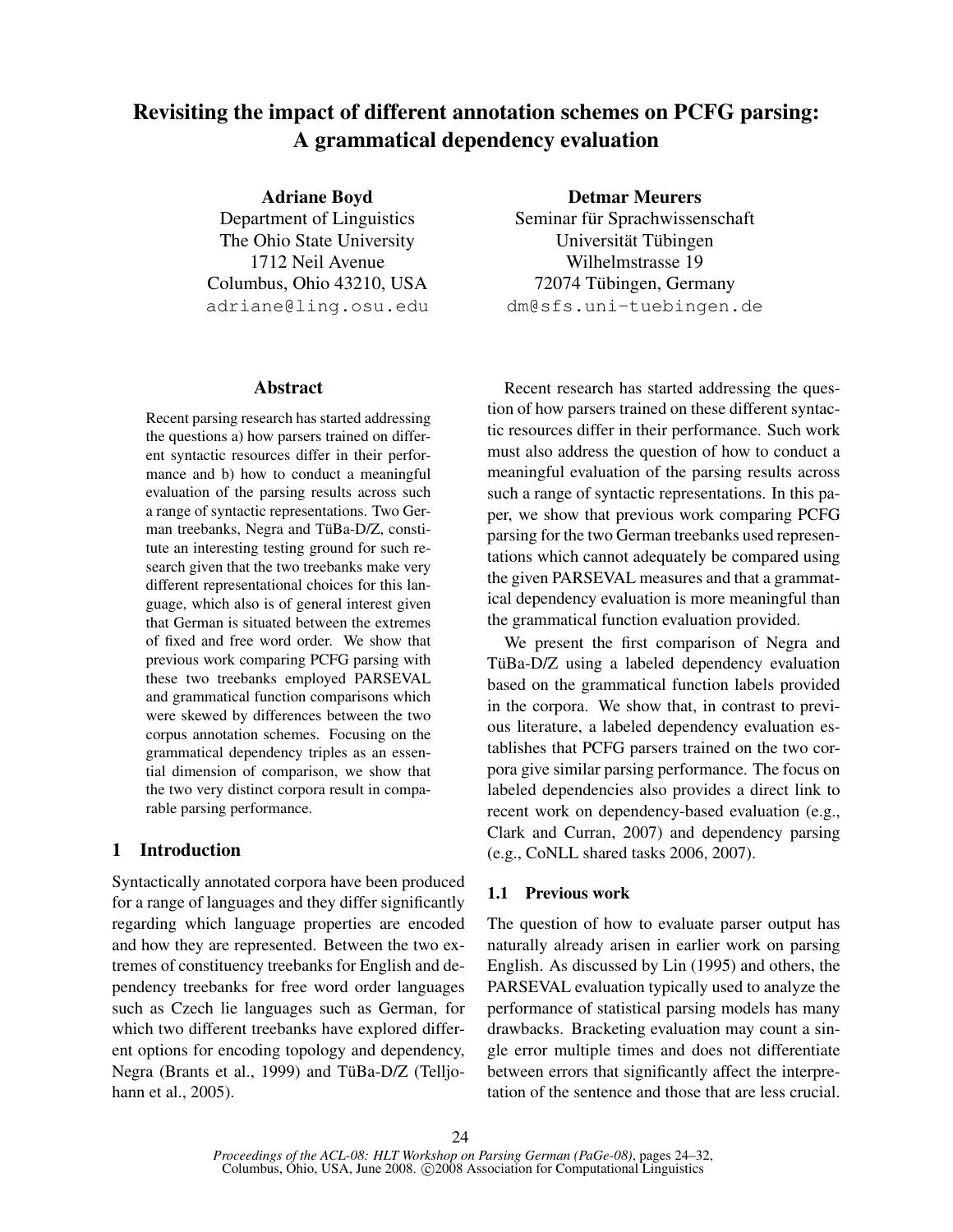It also does not allow for evaluation of particular syntactic structures or provide meaningful information about where the parser is failing. In addition, and most directly relevant for this paper, PARSE-VAL scores are difficult to compare across syntactic annotation schemes (Carroll et al., 2003).

At the same time, previous research on PCFG parsing using treebank training data present PAR-SEVAL measures in comparing the parsing performance for different languages and annotation schemes, reporting a number of striking differences. For example, Levy and Manning (2003), Kübler  $(2005)$ , and Kübler et al.  $(2006)$  highlight the significant effect of language properties and annotation schemes for German and Chinese treebanks. In related work, parser enhancements that provide a significant performance boost for English, such as head lexicalization, are reported not to provide the same kind of improvement, if any, for German (Dubey and Keller, 2003; Dubey, 2004; Kübler et al., 2006).

Previous work has compared the similar Negra and Tiger corpora of German to the very different TüBa-D/Z corpus. Kübler et al. (2006) compares the Negra and TüBa-D/Z corpora of German using a PARSEVAL evaluation and an evaluation on core grammatical function labels that is included to address concerns about the PARSEVAL measure.<sup>1</sup> Using the Stanford Parser (Klein and Manning, 2002), which employs a factored PCFG and dependency model, they claim that the model trained on TüBa-D/Z consistently outperforms that trained on Negra in PARSEVAL and grammatical function evaluations. Dubey (2004) also includes an evaluation on grammatical function for statistical models trained on Negra, but obtains very different results from Kübler et al.  $(2006).<sup>2</sup>$ 

In recent related work, Rehbein and van Genabith  $(2007a)$  demonstrate using the Tiger and TüBa-D/Z

corpora of German that PARSEVAL is inappropriate for comparisons of the output of PCFG parsers trained on different treebank annotation schemes because PARSEVAL scores are affected by the ratio of terminal to non-terminal nodes. A dependencybased evaluation on triples of the form *word-POShead* shows better results for the parser trained on Tiger even though the much lower PARSEVAL scores, if meaningful, would predict that the output for Tiger is of lower quality. However, their dependency-based evaluation does not make use of the grammatical function labels, which are provided in the corpora and closely correspond to the representations used in recent work on formalismindependent evaluation of parsers (e.g., Clark and Curran,  $2007$ ).<sup>3</sup>

Addressing these issues, we resolve the apparent discrepancy between Kübler et al. (2006) and Dubey (2004) and establish a firm grammatical function comparison of Negra and TüBa-D/Z. We also extend the evaluation to a labeled dependency evaluation based on grammatical relations for both corpora. Such an evaluation, which abstracts away from the specifics of the annotation schemes, shows that, in contrast to the claims made in Kübler et al.  $(2006)$ , the parsing results for PCFG parsers trained on these heterogeneous corpora are very similar.

## 2 The corpora used

As motivated in the introduction, the work discussed in this paper is based on two German corpora, Negra and TüBa- $D/Z$ , which differ significantly in the syntactic representations used – thereby offering an interesting test bed for investigating the influence of an annotation scheme on the parsers trained.

### 2.1 Negra

The Negra corpus (Brants et al., 1999) consists of newspaper text from the *Frankfurter Rundschau*, a German newspaper. Version 2 of the corpus contains 20,602 sentences. It uses the STTS tag set (Schiller et al., 1995) for part-of-speech annotation. There are 25 non-terminal node labels and 46 edge labels.

The syntactic annotation of Negra combines features from phrase structure grammar and depen-

<sup>&</sup>lt;sup>1</sup>The evaluation is based only on the grammatical function; it does not identify the dependency pair that it labels.

<sup>&</sup>lt;sup>2</sup>While the focus of Kübler et al.  $(2006)$  is on comparing parsing results across corpora, Dubey (2004) focuses on improving parsing for Negra, including corpus-specific enhancements leading to better results. This difference in focus and additional differences in experimental setup mean that a finegrained comparison of the results is inappropriate – the relevant point here is that the gap between the results (23% for subjects, 35% for accusative objects) warrants further attention in the context of comparing parsing results across corpora.

<sup>&</sup>lt;sup>3</sup>Their evaluation also introduces an additional level of complexity by finding heads heuristically rather than relying on the head labels present on some elements in each corpus.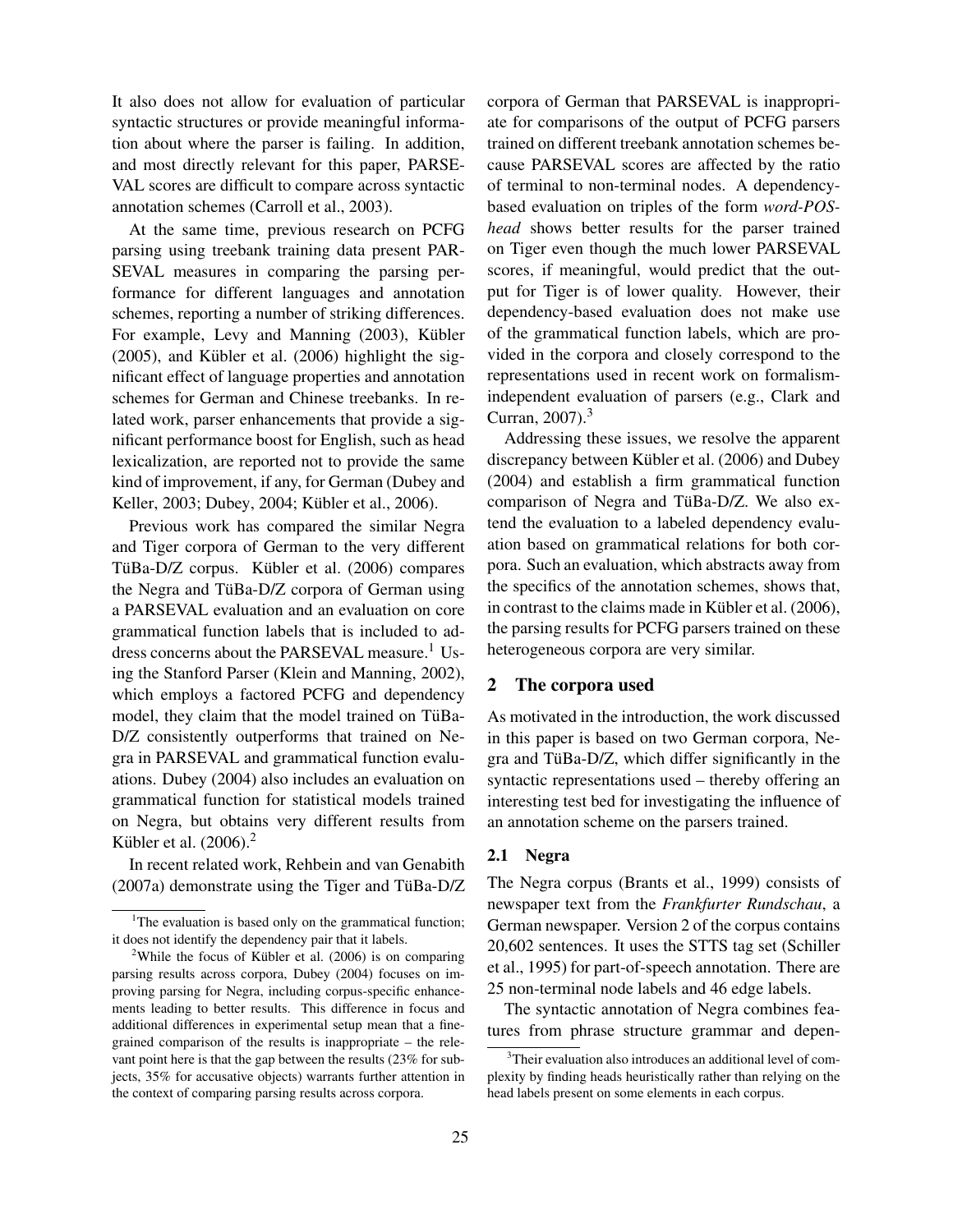dency grammar using a tree-like syntactic structure with grammatical functions labeled on the edges of the tree. Flat sentence structures are used in many places to avoid attachment ambiguities and nonbranching phrases are not used.

The annotation scheme emphasizes the use of the tree structure to encode grammatical dependencies, representing a head and all its dependents within a local tree regardless of whether a dependent is realized near its head or not, e.g., because it has been extraposed or fronted. Since traditional syntax trees do not permit the crossing branches needed to license discontinuous constituents, Negra uses a "syntax graph" data structure to represent the annotation. An example of a syntax graph with a discontinuous constituent (VP) due to a fronted dative object (NP) is shown in Figure 1.



Figure 1: Negra tree for '*I can only agree with this opinion completely.*'

Negra uses flat NP and PP annotation with no marked heads. For example, both *Dieser* and *Meinung* in Figure 1 have the grammatical function label "NK". Since unary branching is not used in Negra, a bare noun or pronoun argument is not dominated by an NP node, as shown by the pronoun *ich* above.

A verbal head in Negra is always marked with the edge label "HD" and its arguments are its sisters in the local tree. The subject is always the sister of the finite verb, which is a daughter of S. If the finite verb is the main verb in the clause, the objects are also its sisters, i.e., the finite verb, subject and objects are all daughters of S. If the main verb is an auxiliary governing a non-finite main verb, the non-finite verb and its objects and modifiers form a VP where the objects are sisters of the non-finite verb as in Figure 1. The VP is then a sister of the finite verb.

The finite verb in a German declarative clause appears in the so-called verb-second position, immediately following the fronted constituent. As a result, the VP in Negra is discontinuous whenever one of its children has been fronted, as in the common word orders exemplified in (1a) and (1b).

- (1) a. Die Tür hat Anna wieder zugeschlagen. the door has Anna again slammed-shut 'Anna slammed the door shut again.'
	- b. Wieder hat Anna die Tür zugeschlagen. again has Anna the door slammed-shut 'Anna slammed the door shut again.'

The sentence we saw in Figure 1 contains a discontinuous VP with a fronted dative object (*Dieser Meinung*). The dative object and a modifier (*voll*) form a VP with the non-finite verb (*zustimmen*).

# $2.2$  TüBa-D/Z

The TüBa-D/Z corpus, version 2, (Telljohann et al., 2005) consists of 22,091 sentences of newspaper text from the German newspaper *die tageszeitung*. Like Negra, it uses the STTS tag set (Schiller et al., 1995) for part-of-speech annotation. Syntactically it uses 27 non-terminal node labels and 47 edge labels.

The syntactic annotation incorporates a topological field analysis of the German clause (Reis, 1980; Höhle, 1986), which segments a sentence into topological units depending on the position of the finite verb (verb-first, verb-second, verb-last). In a verbfirst and verb-second sentence, the finite verb is the left bracket (LK), whereas in a verb-last subordinate clause, the subordinating conjunction occupies that field. In all clauses, the non-finite verb cluster forms the right bracket (VC), and arguments and modifiers can appear in the middle field (MF) between the two brackets. Extraposed material is found to the right of the right bracket, and in a verb-second sentence one constituent appears in the fronted field (VF) preceding the finite verb. By specifying constraints on the elements that can occur in the different fields, the word order in any type of German clause can be concisely characterized.

Each clause in the TüBa-D/Z corpus is divided into topological fields at the top level, and each topological field contains phrase-level annotation. An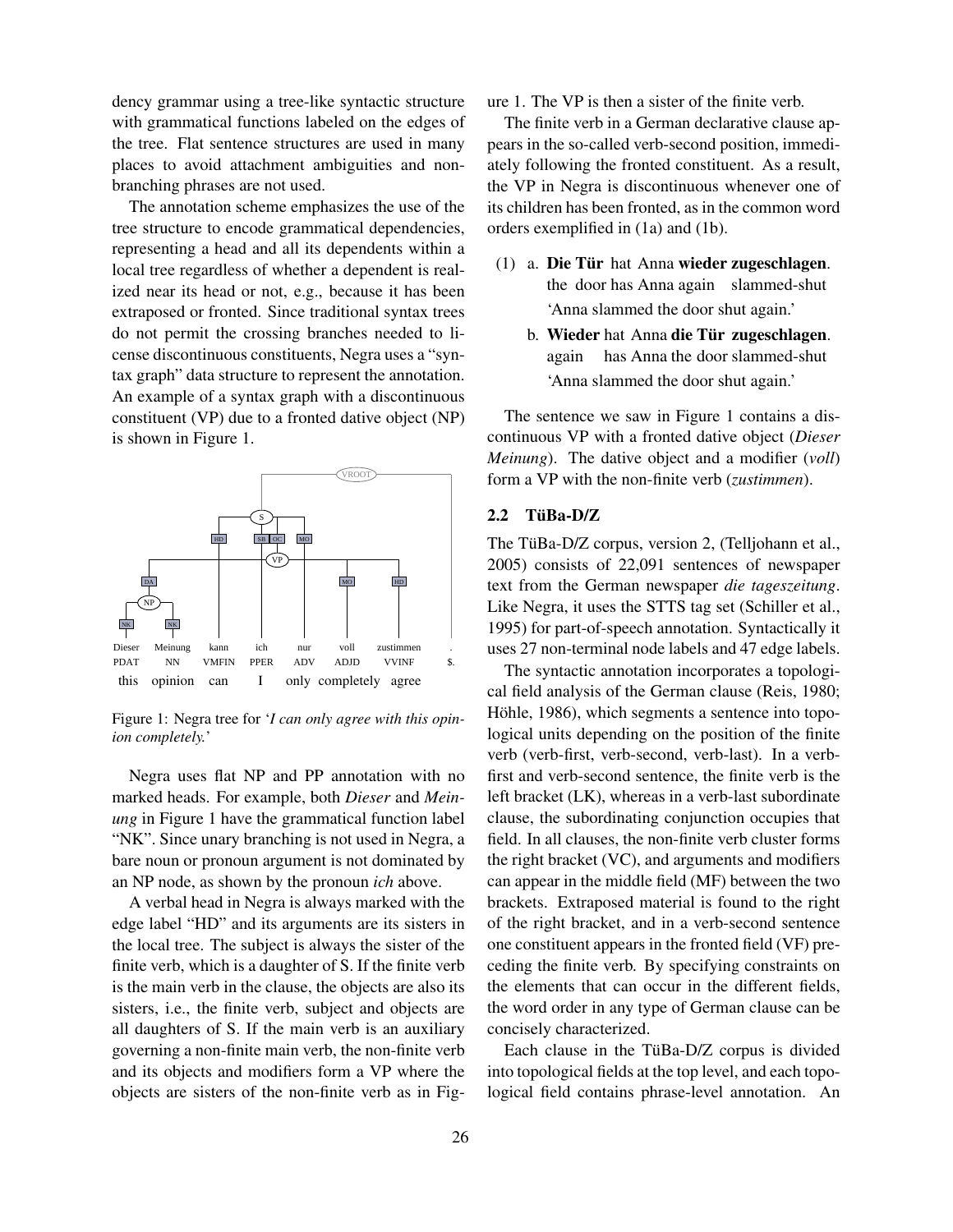example sentence from TüBa-D/Z is shown in Figure 2, where the topological fields VF, LK, MF, and VC are visible under the SIMPX clause node.



Figure 2: TüBa-D/Z tree for 'Andrea Fischer will have *little time for it.*'

Edge labels are used to mark heads and grammatical functions, even though it can be nontrivial to figure out which grammatical function belongs to which head given that heads and their arguments often are in separate topological fields. For example, in Figure 2 the subject noun chunk (NX) has the edge label ON (object - nominative) and the object noun chunk has the edge label OA (object - accusative); both are realized within the middle field (MF), while the finite verb (VXFIN) marked as HD (head) is in the left sentence bracket (LK). This issue becomes relevant in section 3.4.2, discussing an evaluation based on labeled dependency triples.

Where Negra uses discontinuous constituents, TüBa-D/Z uses special edge labels to annotate grammatical relations which are not locally realized. For example, the fronted prepositional phrase (PX) in Figure 2 has the edge label OA-MOD which needs to be matched with the noun phrase (NX) with label OA that is found in the MF field.

#### 2.3 Comparing Negra and TüBa-D/Z

To give an impression of how the different annotation schemes affect the appearance of a typical tree in the two corpora, Table 1 provides statistics on average sentence length and the number of nonterminals per sentence.

|                        | Negra  | TüBa-D/Z |
|------------------------|--------|----------|
| No. of Sentences       | 20,602 | 22,091   |
| Terminals/Sentence     | 17.2   | 173      |
| Non-terminals/Sentence | 7.0    | 20.7     |

Table 1: General Characteristics of the Corpora

While the sentences in Negra and TüBa-D/Z on average have the same number of words, the average TüBa-D/Z sentence has nearly three times as many non-terminal nodes as the average Negra sentence. This difference is mainly due to the extra level of topological fields annotation and the use of more contoured structures in many places where Negra uses flatter structures.

#### 3 Experiments

The goal of the following experiments is a comparison of parsing performance across different types of evaluation metrics for parsers trained on Negra  $(Ver. 2)$  and TüBa-D/Z  $(Ver. 2)$ .

#### 3.1 Data Preparation

Following Kübler et al. (2006), only sentences with fewer than 35 words were used, which results in 20,002 sentences for Negra and 21,365 sentences for TüBa-D/Z. Because punctuation is not attached within the sentence in the corpus annotation, punctuation was removed.

To be able to train PCFG parsing models, it is necessary to convert the syntax graphs encoding trees with discontinuities in Negra into traditional syntax trees. Around 30% of sentences in Negra contain at least one discontinuity. To remove discontinuities, we used the conversion program included with the Negra corpus annotation tools (Brants and Plaehn,  $2000$ , the same tool used in Kübler et al.  $(2006)$ , which raises non-head elements to a higher tree until there are no more discontinuities. For example, for the discontinuous tree with a fronted object we saw in Figure 1, the PP containing the fronted NP *Dieser Meinung* is raised to become a daughter of the top S node. $4$ 

Additionally, the edge labels used in both corpora need to be folded into the node labels to become a

<sup>&</sup>lt;sup>4</sup>An alternate method that avoids certain problems with this raising method is discussed in Boyd (2007).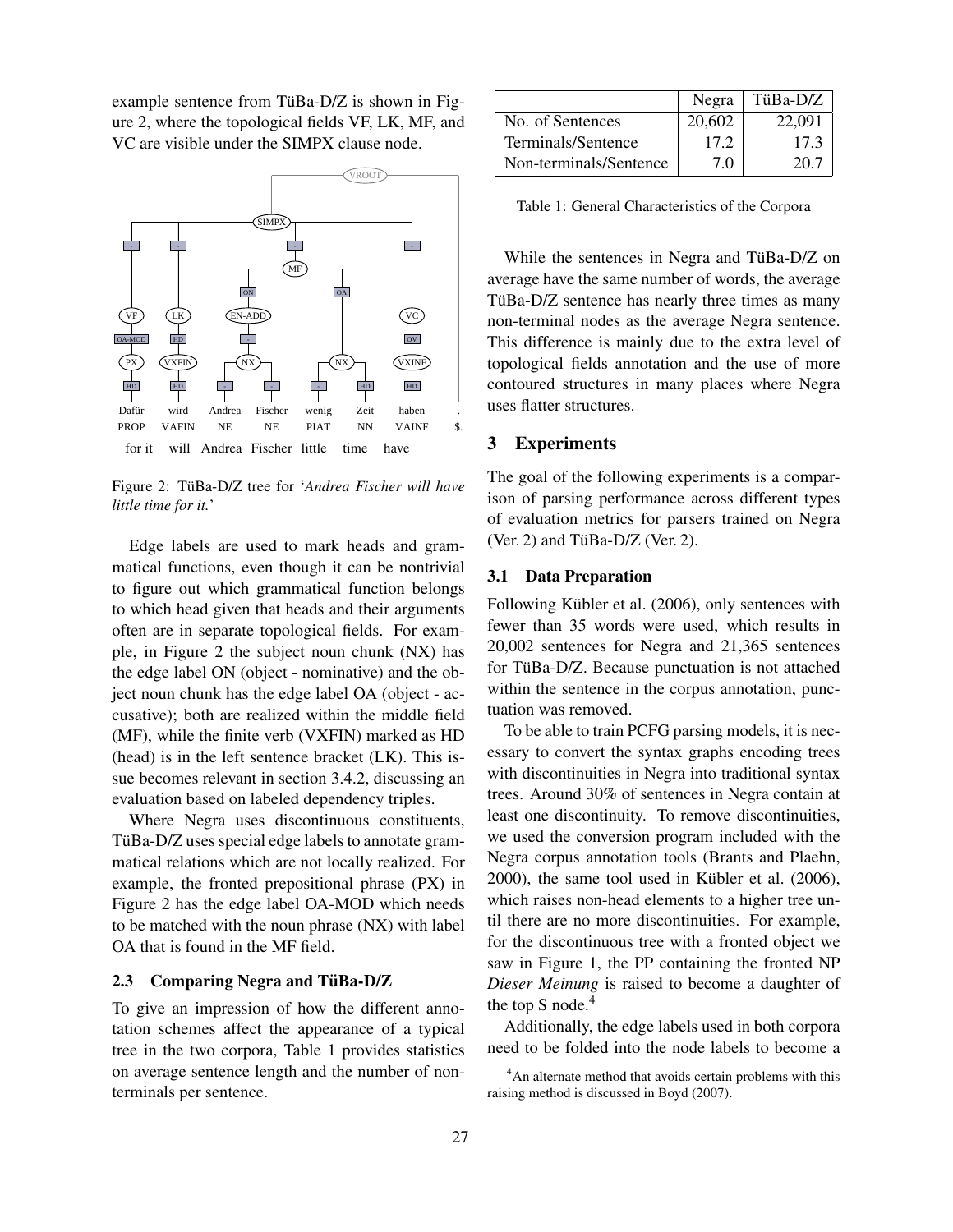part of context-free grammar rules used by a PCFG parser. In the Penn Treebank-style versions of the corpora appropriate for training a PCFG parser, each edge label is joined with the phrase or POS label on the phrase or word immediately below it. Both corpora include edge labels above all phrases and words. However the flatter structures in Negra result in 39 different edge labels on words while TüBa-D/Z has only 5.

Unlike Kübler et al.  $(2006)$ , which ignored edge labels on words, we incorporate all edge labels present in both corpora. As a consequence of this, providing a parser with perfect lexical tags would also provide the edge label for that word. TüBa- $D/Z$ does not annotate grammatical functions other than HD on words, but Negra includes many grammatical functions on words. Including edge labels in the perfect lexical tags would artificially boost the results of a grammatical function evaluation for Negra since it amounts to providing the correct grammatical function for the 38% of arguments in Negra that are single words.

To avoid this problem, we introduced nonbranching phrasal nodes into Negra to prevent the correct grammatical function label from being provided with the perfect lexical tag in the cases of single-word arguments, which are mostly bare nouns and pronouns. We added phrasal nodes above all single-word subject, accusative object, dative object, and genitive object<sup>5</sup> arguments, with the category of the inserted phrase depending on the POS tag on the word. The introduced phrasal node is given the word's original grammatical function label; the grammatical function label of the word itself becomes NK for NPs and HD for APs and VPs. In total, 14,580 nodes were inserted into Negra in this way. TüBa-D/Z has non-branching phrases above all single-word arguments, so that no such modification was needed.<sup>6</sup>

#### 3.2 Experimental Setup

We trained unlexicalized PCFG parsing models using LoPar (Schmid, 2000). Unlexicalized models were used to minimize the impact of other corpus differences on parsing. A ten-fold cross validation was performed for all experiments.<sup>7</sup>

## 3.3 PARSEVAL Evaluation

As a reference point for comparison with previous work, the PARSEVAL results<sup>8</sup> are given in Table 2.

|                     | Negra | TüBa-D/Z |
|---------------------|-------|----------|
| Unlabeled Precision | 78.69 | 89.92    |
| Unlabeled Recall    | 82.29 | 86.48    |
| Labeled Precision   | 64.08 | 75.36    |
| Labeled Recall      | 67.01 | 72.47    |
| Coverage            | 97.00 | 99.90    |

Table 2: PARSEVAL Evaluation

The parser trained on TüBa-D/Z performs much better than the one trained on Negra on all labeled and unlabeled bracketing scores. As we saw in section 2, Negra and TüBa- $D/Z$  use very different syntactic annotation schemes, resulting in over 2.5 times as many non-terminals per sentence in TüBa-D/Z as in Negra with the additional unary nodes. As mentioned previously, Rehbein and van Genabith (2007a) showed that PARSEVAL is affected by the ratio of terminal to non-terminal nodes, so these results are not expected to indicate the quality of the parses. The comparison with grammatical function and dependency evaluations we turn to next showcases that PARSEVAL does not provide a meaningful evaluation metric across annotation schemes.

## 3.4 Dependency Evaluation

Complementing the issue of the ratio of terminals to non-terminals raised in the last section, one can question whether counting all brackets in the sentence equally, as done by the PARSEVAL metric, provides a good measure of how accurately the basic functor-argument structure of the sentence has been captured in a parse. Thus, it is useful to per-

<sup>&</sup>lt;sup>5</sup>Genitive objects are modified for the sake of consistency among arguments even though there are too few genitive objects to provide reliable results in the evaluation.

<sup>&</sup>lt;sup>6</sup>The addition of edge labels to terminal POS labels results in 337 lexical tags for Negra and 91 for TüBa-D/Z.

 $7$ Our experimental setup is designed to support a comparison between Negra and TüBa-D/Z for the three evaluation metrics and is intended to be comparable to the setup of Kübler et al. (2006). For Negra, Dubey (2004) explores a range of parsing models and the corpus preparation he uses differs from the one discussed in this paper so that a discussion of his results is beyond the scope of the corpus comparison in this paper.

<sup>&</sup>lt;sup>8</sup>Scores were calculated using evalb.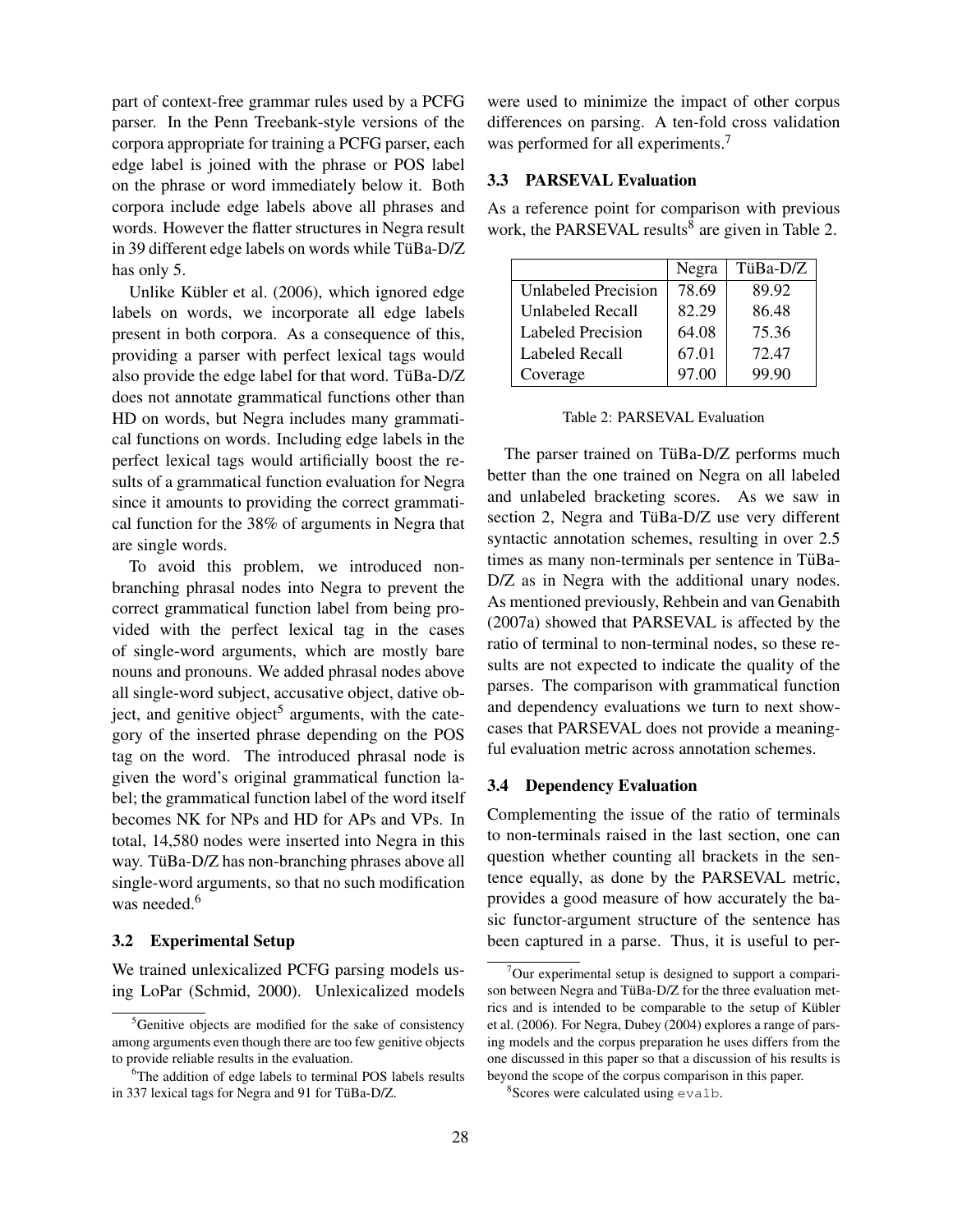form an evaluation based on the grammatical function labels that are important for determining the functor-argument structure of the sentence: subjects, accusative objects, and dative objects. $9$  The first step in an evaluation of functor-argument structure is to identify whether an argument bears the correct grammatical function label.

## 3.4.1 Grammatical Function Label Evaluation

Kübler et al. (2006) present the results shown in Table 3 for the parsing performance of the unlexicalized model of the Stanford Parser (Klein and Manning, 2002). In this grammatical function label evaluation, TüBa-D/Z outperforms Negra for subjects, accusative objects, and dative objects based on an evaluation of phrasal arguments.

|      | Negra       |                                             |              | TüBa-D/Z |            |            |
|------|-------------|---------------------------------------------|--------------|----------|------------|------------|
|      | $Prec \mid$ | Rec                                         | $\mathbf{F}$ |          | Prec   Rec | $_{\rm F}$ |
| Subj |             | 52.50 58.02 55.26 66.82 75.93 72.38         |              |          |            |            |
| Acc  |             | 35.14 36.30 35.72 43.84 47.31 45.58         |              |          |            |            |
| Dat  |             | $8.38$   3.58   5.98   24.46   9.96   17.21 |              |          |            |            |

Table 3: Grammatical Function Label Evaluation for Phrasal Arguments from Kübler et al. (2006)

Note that this grammatical function label evaluation is restricted to labels on phrases; grammatical function labels on words are ignored in training and testing. This results in an unbalanced comparison between Negra and TüBa-D/Z since, as discussed in section 2, TüBa-D/Z includes unary-branching phrases above all single-word arguments whereas Negra does not. In effect, single-word arguments in Negra – mainly pronouns and bare nouns – are not considered in the evaluation from Kübler et al. (2006). The result is thus a comparison of multiword arguments in Negra to both single- and multiword arguments in TüBa-D/Z. Recall from section 3.1 that this is not a minor difference: single-word arguments account for 38% of subjects, accusative objects, and dative objects in Negra.

As discussed in the data preparation section, Negra was modified for our experiment so as not to provide the parser with the grammatical function labels for single word phrases as part of the perfect tags provided. This evaluation handles multiple categories of arguments, not just NPs, so it focuses solely on the grammatical function labels, ignoring the phrasal categories. For example, in Negra an NP-OA in a parse is considered a correct accusative object even if the OA label in the gold standard has the category MPN. The results are shown in Table 4.

|      | Negra       |     |                                     | TüBa-D/Z |          |              |
|------|-------------|-----|-------------------------------------|----------|----------|--------------|
|      | $Prec \mid$ | Rec | $-F$                                |          | Prec Rec | $\mathbf{F}$ |
| Subj |             |     | 69.69 69.12 69.42 65.74 72.24 68.99 |          |          |              |
| Acc  |             |     | 48.17 50.97 49.57 41.37 46.81 44.09 |          |          |              |
| Dat  |             |     | 20.93 15.22 18.08 21.40 11.51 16.46 |          |          |              |

Table 4: Grammatical Function Label Evaluation

In contrast to the results for NP grammatical functions of Kübler et al.  $(2006)$  we saw in Table 3, Negra and TüBa-D/Z perform quite similarly overall, with Negra slightly outperforming TüBa-D/Z for all types of arguments.

These results also form a clear contrast to the PARSEVAL results we saw in Table 2. Contrary to the finding in Kübler et al.  $(2006)$ , the PAR-SEVAL evaluation does not echo the grammatical function label evaluation. In keeping with the results from Rehbein and van Genabith (2007a), we find that PARSEVAL is not an adequate predictor of performance in an evaluation targeting the functorargument structure of the sentence for comparisons between PCFG parsers trained on corpora with different annotation schemes.

## 3.4.2 Labeled Dependency Triple Evaluation

While determining the grammatical function of an element is an important part of determining the functor-argument structure of a sentence, the other necessary component is determining the head of each function. To evaluate whether both the functor and the argument have been correctly found, an evaluation of labeled dependency triples is needed. As in the previous section, we focus on the grammatical function labels for arguments of verbs. To complete a labeled dependency triple for each argument, we additionally need to locate the lexical verbal head.

In Negra, the head is the sister of an argument marked with the function label "HD", however

<sup>&</sup>lt;sup>9</sup>Genitive objects are also annotated in both corpora, but they are too infrequent to provide meaningful results. As discussed in Rehbein and van Genabith (2007b), labels such as subject (SB for Negra, ON for TüBa-D/Z) are not necessarily comparable in all instances, but such cases are infrequent.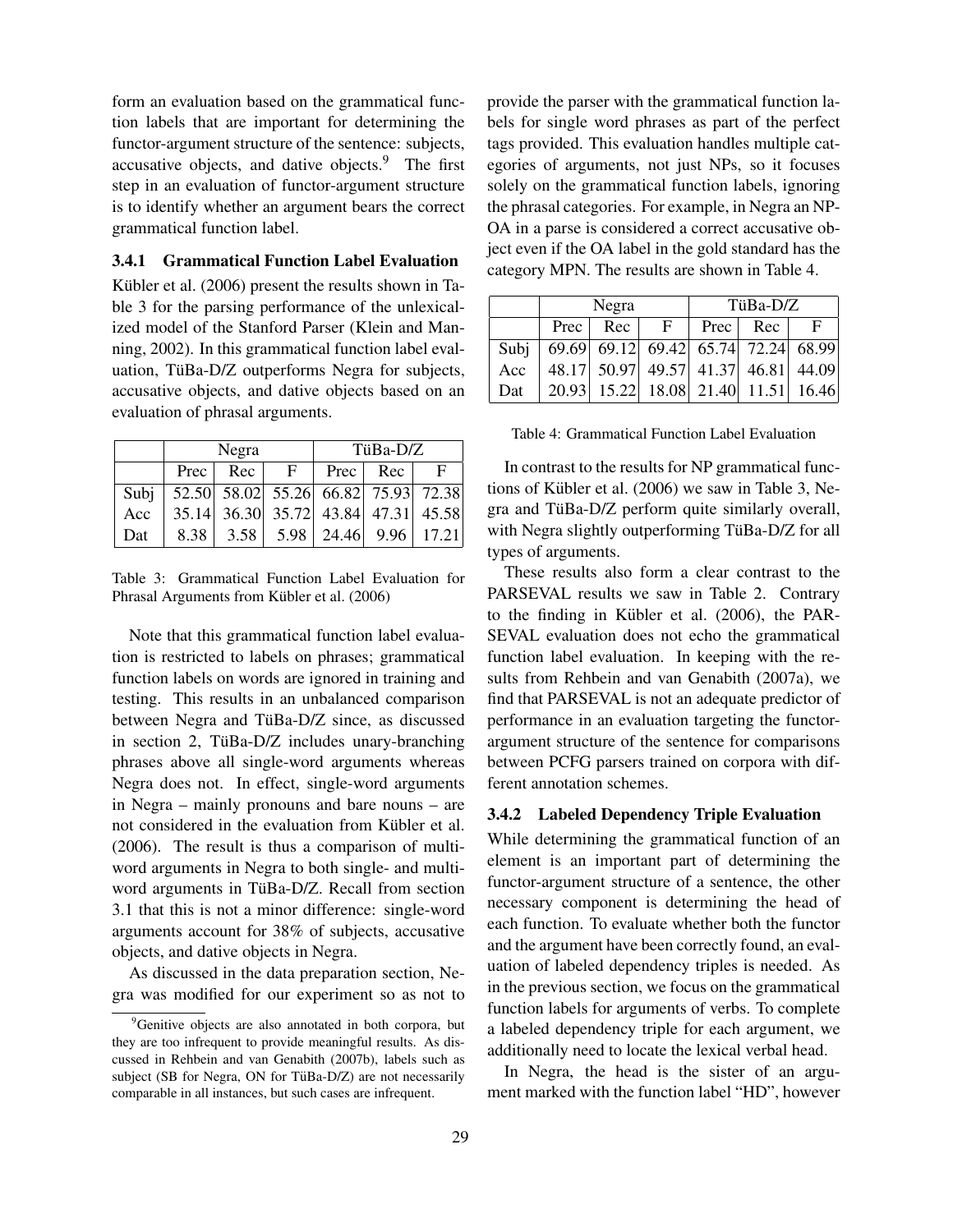heads are only marked for a subset of the phrase categories: S, VP, AP, and AVP.<sup>10</sup> This subset includes the phrase categories that contain verbs and their arguments, S and VP. In our experiment, the parser finds the HD grammatical function labels with a very high f-score: 99.5% precision and 96.5% recall. If the sister with the label HD is a word, then that word is the lexical head for the purposes of this dependency evaluation. If the sister with the label HD is a phrase, then a recursive search for heads within that phrase finds a lexical head. In 3.2% of cases in the gold standard, it is not possible to find a lexical head for an argument. Further methods could be applied to find the remaining heads heuristically, but we avoid the additional parameters this introduces for this evaluation by ignoring these cases.

For TüBa- $D/Z$ , finding the head is not as simple because the verbal head and its arguments are in different topological fields. To create a parallel comparison to Negra, the finite verb from the local clause is chosen as the head for all subjects. The (finite or non-finite) main full verb is designated as the head for the accusative and dative objects. It is possible to automatically find an appropriate head verb for all but 2.7% of subjects, accusative objects, and dative objects.<sup>11</sup> As with Negra, only cases where a head verb can be found in the gold standard are considered in the evaluation.

As in the grammatical function evaluation in the previous section, only the grammatical function label, not the phrase category is considered in the evaluation. The results for the labeled dependency evaluation are shown in Table 5. The parser trained on Negra outperforms the one trained on TüBa-D/Z for all types of arguments.

## 4 Discussion of Results

Comparing PARSEVAL scores for a parser trained on the Negra and the TüBa- $D/Z$  corpus with a grammatical function and a labeled dependency evalua-

|     | Negra                                      |            | TüBa-D/Z                            |  |          |   |
|-----|--------------------------------------------|------------|-------------------------------------|--|----------|---|
|     |                                            | Prec   Rec | $\mathbf{F}$                        |  | Prec Rec | F |
|     | Subj   72.84 69.03 70.93 60.52 65.98 63.25 |            |                                     |  |          |   |
| Acc |                                            |            | 47.96 48.80 48.38 37.39 40.83 39.11 |  |          |   |
| Dat |                                            |            | 19.56 14.01 16.79 19.32 10.39 14.85 |  |          |   |

Table 5: Labeled Dependency Evaluation

tion, we confirm that the PARSEVAL scores do not correlate with the scores in the other two evaluations, which given their closeness to the semantic functor argument structure make meaningful targets for evaluating parsers.

Shifting the focus to the grammatical function evaluation, we showed that a grammatical function evaluation based on phrasal arguments as provided by Kübler et al.  $(2006)$  is inadequate for comparing parsers trained on the Negra and TüBa- $D/Z$  corpora. By introducing non-branching phrase nodes above single-word arguments in Negra, it is possible to provide a balanced comparison for the grammatical function label evaluation between Negra and  $T\ddot{u}Ba-D/Z$  on both phrasal and single-word arguments. The models trained on both corpora perform very similarly in the grammatical function evaluation, in contrast to the claims in Kübler et al. (2006).

When the grammatical function label evaluation is extended into a labeled dependency evaluation by finding the verbal head to complete the labeled dependency triple, the parser trained on Negra outperforms that trained on TüBa-D/Z. The more significant drop in results for TüBa- $D/Z$  compared to the grammatical function label evaluation may be due to the fact that a verbal lexical head in TüBa- $D/Z$  is not in the same local tree as its dependents, whereas it is in Negra. The presence of intervening topological field nodes in TüBa-D/Z may make it difficult for the parser to consistently identify the elements of the dependency triple across several subtrees.

The Negra corpus annotation scheme makes it simple to identify the heads of verb arguments, but the flat NP and PP structures make it difficult to extend a labeled dependency analysis beyond verb arguments. On the other hand, TüBa-D/Z has marked heads in NPs and PPs, but it is not as easy to pair verb arguments with their heads because the verbs are in separate topological fields from their argu-

<sup>&</sup>lt;sup>10</sup>However, some strings labeled as S and VP do not contain a head and thus lack a daughter with a HD function label.

<sup>&</sup>lt;sup>11</sup>The relative numbers of instances where a lexical head is not found are comparable for Negra and TüBa-D/Z. Heads are not found for approximately 4% of subjects, 1% of accusative objects, and 1% of dative objects. These instances are frequently due to elision of the verb in headlines and coordinated clauses.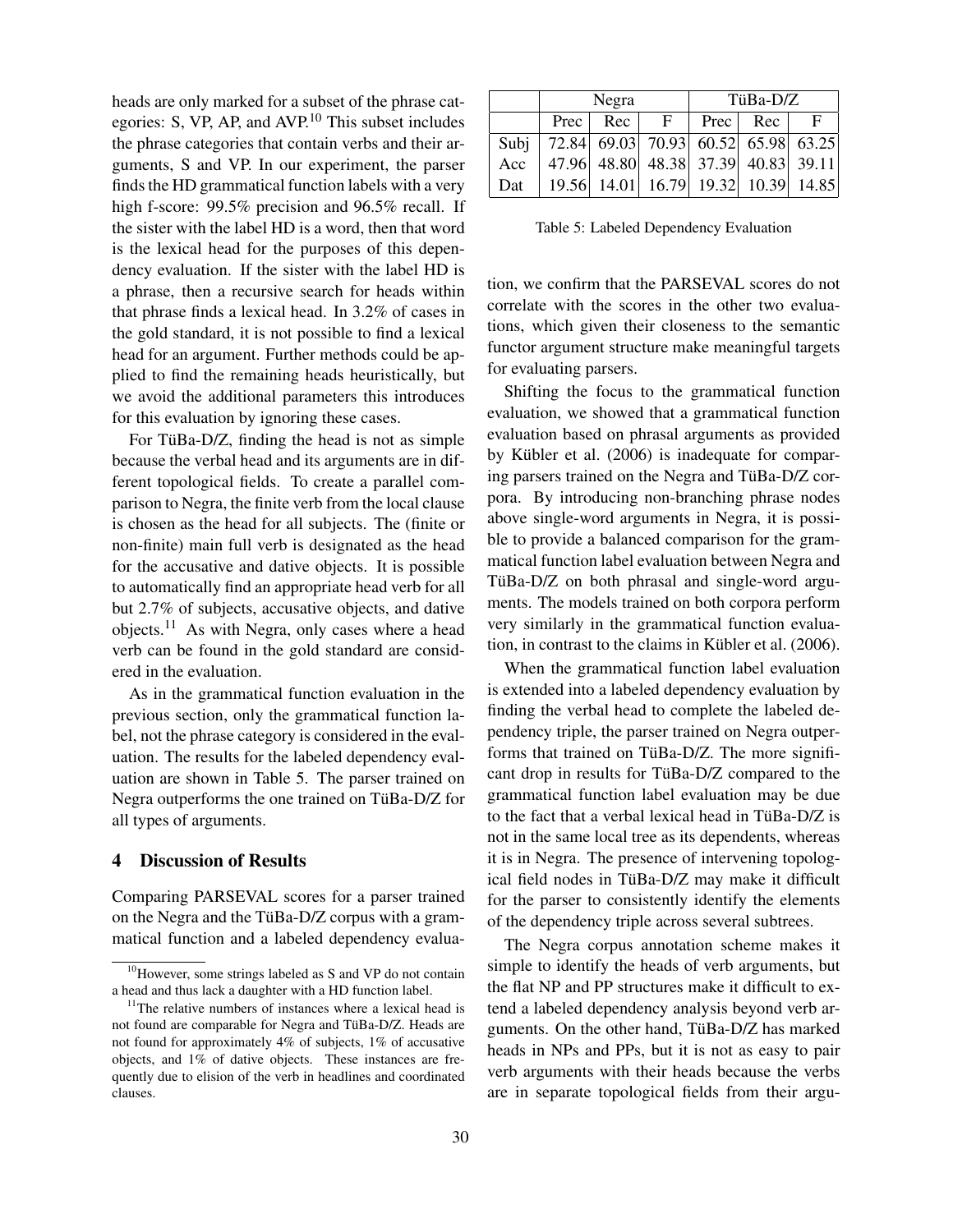ments. For a constituent-based corpus annotation scheme to lend itself to a thorough labeled dependency evaluation, heads should be marked clearly for all phrase categories and all non-head elements need to have marked grammatical functions.

The presence of topological field nodes in TüBa-D/Z deserves more discussion in relation to a grammatical dependency evaluation. The corpus contains two very different types of nodes in its syntactic trees: nodes such as NP and PP that correspond to constituents and nodes such as VF (Vorfeld) and MF (Mittelfeld) that correspond to word order domains. Constituents such as NP have grammatical relations to other elements in the sentence and have identifiable heads within them, whereas nodes encoding word order domains have neither.<sup>12</sup> While constituents and word order domains sometimes coincide, such as the Vorfeld normally consisting of a single constituent, this is not the general case. For example, the Mittelfeld often contains multiple constituents which each stand in different grammatical relations to the verb(s) in the left and right sentence brackets (LK and VC).

Returning to the issue of finding dependencies between constituents, the intervening word order domain nodes can make it non-trivial to determine these relations in TüBa-D/Z. For example, word order domain nodes will always intervene between a verb and its arguments. In order to have all grammatical dependencies directly encoded in the treebank, it would be preferable for corpus annotation schemes to ensure that a homogeneous constituency representation can be easily obtained.

# 5 Future Work

An evaluation on arguments of verbs is just a first step in working towards a more complete labeled dependency evaluation. Because Negra and TüBa-D/Z do not have parallel uses of many grammatical function labels beyond arguments of verbs, a more detailed evaluation on more types of dependency relations will require a complex dependency conversion method to provide comparable results.

Since previous work on head-lexicalized parsing models for German has focused on PARSEVAL evaluations, it would also be useful to perform a labeled dependency evaluation to determine what effect head lexicalization has on particular constructions for the parsers. Because of the concerns discussed in the previous section and the difference in which types of clauses have marked heads in Negra and TüBa- $D/Z$ , the effect of head lexicalization on the parsing results may differ for the two corpora.

#### 6 Conclusion

Addressing the general question of how to compare parsing results for different annotation schemes, we revisited the comparison of PCFG parsing results for the Negra and TüBa-D/Z corpora. We show that these different annotation schemes lead to very significant differences in PARSEVAL scores for unlexicalized PCFG parsing models, but grammatical function label and labeled dependency evaluations for arguments of verbs show that this difference does not carry over to measures which are relevant to the semantic functor-argument structure. In contrast to Kübler et al. (2006) a grammatical function evaluation on subjects, accusative objects, and dative objects establishes that Negra and TüBa-D/Z perform similarly when all types of words and phrases appearing as arguments are taken into consideration. A labeled dependency evaluation based on grammatical relations, which links this work to current work on formalism-independent parser evaluation (e.g., Clark and Curran, 2007), shows that the parsing performance for Negra and TüBa-D/Z is comparable.

# References

- Adriane Boyd, 2007. Discontinuity Revisited: An Improved Conversion to Context-Free Representations. In *Proceedings of the Linguistic Annotation Workshop (LAW)*. Prague, Czech Republic.
- Thorsten Brants and Oliver Plaehn, 2000. Interactive Corpus Annotation. In *Proceedings of the Second International Conference on Language Resources and Evaluation (LREC)*. Athens, Greece.
- Thorsten Brants, Wojciech Skut and Hans Uszkoreit, 1999. Syntactic Annotation of a German Newspaper Corpus. In *Proceedings of the ATALA Treebank Workshop*. Paris, France.
- John Carroll, Guido Minnen and Ted Briscoe, 2003. Parser evaluation: using a grammatical relation annotation scheme. In A. Abeillé (ed.), Treebanks: Build*ing and Using Parsed Corpora*, Kluwer, Dordrecht.

<sup>&</sup>lt;sup>12</sup>While the focus in this work is on unlexicalized parsing, this also calls into question the effect of head lexicalization for a corpus that contains elements that by their nature are not the types of elements that have heads.